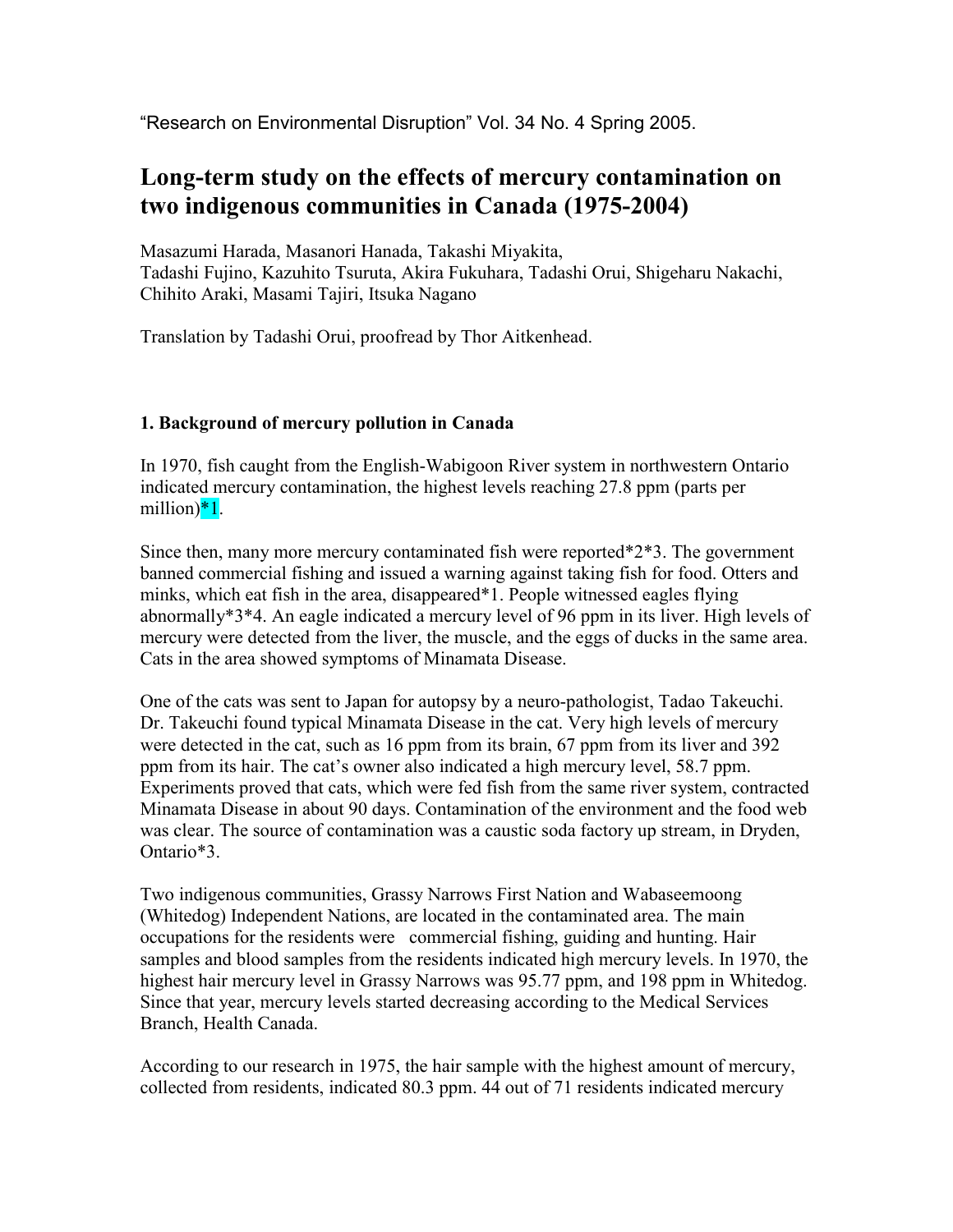levels above 20 ppm and 23 indicated higher than 30 ppm\*10. Dr. Clarkson, who was testing the residents of these communities at the same time, detected a 105 ppm sample, the highest number he found.

Mercury levels in the blood samples from the residents of Grassy Narrows were higher in 1970, averaging 46.37 ppb, the highest being 159 ppb. It was even higher in Whitedog, averaging 77.39 ppb (parts per billion) and the highest being 385 ppb \*9. With this data, I was reasonably concerned with the impact of mercury on people. By the time cats had contracted Minamata Disease in Japan, we had already experienced people that were impacted by mercury in Minamata and Niigata\*2.

Invited by these two communities, the Pollution Research Committee (Chairperson: Shigeto Tsuru) sent a research team (Leader: Kenichi Miyamoto) to Canada. I, as a member of the team, visited these two Indigenous communities in March and August 1975. I did epidemiological research and clinical examinations and collected hair sample to test mercury levels\*3\*10. Some hair samples exceeded the safety guideline of 50 ppm.

## **2. The result of the research in 1975**

We examined a total of 89 residents from Grassy Narrows and Whitedog in 1975. The most frequently claimed subjective symptom was pain in the limbs (40 cases, 44.9%). Other symptoms claimed were numbness (28 cases, 31.4%) and cramps of the limbs (16 cases, 17.9%). Among the neurological symptoms that caught our attention were sensory disturbances [the loss of sensation in the extremities around the mouth] (glove and stocking type) (15 cases, 16.8%), (perioral) (5 cases, 5.6%), concentric constriction of the visual field (9 cases, 10.1%), ataxia (8 cases, 8.9%), tremor (21 cases, 23.5%). All of these symptoms are found among Minamata Disease patients. Those residents who had these symptoms also indicated higher mercury levels. Therefore, we considered them to have mild Minamata Disease.

Hair samples from the residents indicated higher mercury levels at the section of hair that grew during the summer. It is because they ate more fish in the summer and that mercury contamination came from locally caught fish\*3\*10.

Sensory disturbances (the loss of sensation in the extremities) are a very characteristic symptom of mercury poisoning, from my experience. In that sense, mild Minamata Disease had occurred in those two communities in 1975\*3. However, because severe and typical cases, which were found in Minamata around 1956, had not been found, both federal and provincial governments did not acknowledge the occurrence of Minamata Disease\*3\*10. Despite that, the governments still banned commercial fishing, issued a warning against taking fish for food and compensated the communities, nominally, for the loss\*3.

The Mercury Disability Board was established and funded with the compensation paid by the polluters and both federal and provincial governments. The board started examining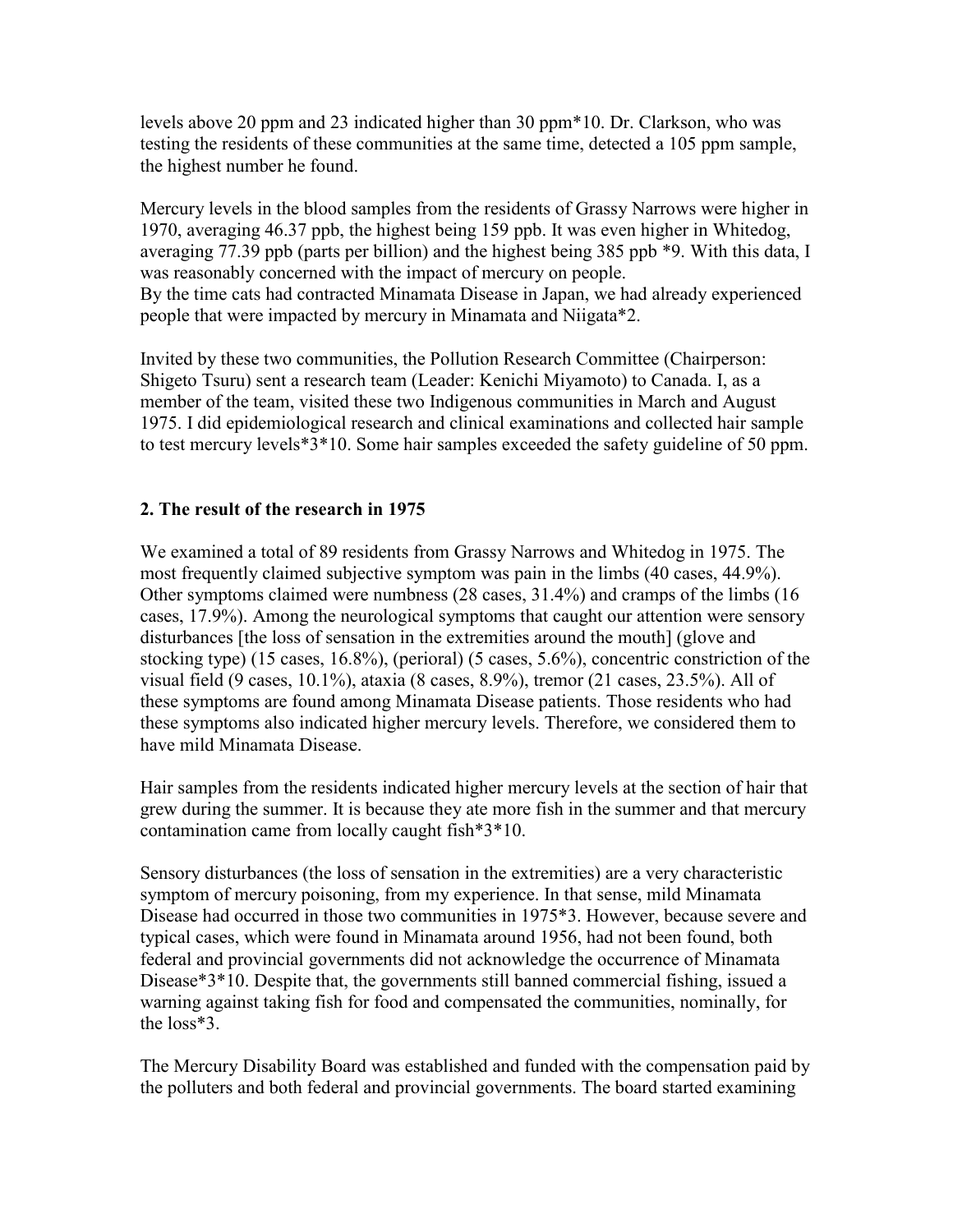applicants and providing pensions to the acknowledged applicants, which began in 1986. The board pays monthly pensions, between 250 dollars to 800 dollars per person, for the roughly 140 persons who meet the neurological criteria.

The Mercury Disability Board consists of a chairperson, two physicians, a representative from each reserve, two members chosen by a committee made up of a representative from the federal and the provincial government and the chiefs from each reserve. A neurologist, designated by the board, examines applicants and his diagnosis is translated into a point system that is presented to the board. The neurologist does not participate in the process of awarding claims. The symptoms included in the assessment are tremor, ataxia, inco-ordination, dysarthria (speech impairment), the absence of tendon reflexes, sensory abnormality and concentric constriction of the visual field, all of which strongly reflect the Hunter-Russell syndrome\*14 However, the awarding of compensation by the board does not mean that they believe the applicant is to be diagnosed with Minamata Disease.

## **3. Significance of our research in Canada**

During the early stages of the Minamata Disease crisis in Minamata, patients, who were diagnosed with Minamata Disease, seemed to be typical and sever cases of the Hunter-Russell syndrome, including sensory disturbance, concentric constriction of the visual field, ataxia, speech impairment and impaired hearing\*12\*13\*14. However, through more study, it became clear that such sever cases were rather exceptional and many more mild cases were progressing to chronic Minamata Disease \*15. I observed that the symptoms of Minamata Disease became more chronic and atypical in the 1970s. Also I have been proving that sensory disturbances, specifically stronger loss of sensation in the extremities, were seen among patients of methylmercury poisoning at

a very high rate, through clinical examinations on family members of patients with sever and typical symptoms or mothers of congenital Minamata Disease patients\*15\*16. Tsuda demonstrated epidemiologically that this type of sensory disturbance rarely occurs in other diseases\*17.

Ninomiya stated that Minamata Disease should be diagnosed when sensory disturbances caused by the damage to the central nervous system was proven. It is because sensory disturbances, in the case of Minamata Disease, is a deficiency of the central nervous system\*18. However, in Minamata, the Judgment Committee (established in 1956) is in charge of acknowledging Minamata Disease patients. The Committee does not acknowledge Minamata Disease unless the applicant has two or more symptoms of concentric constriction of the visual field, inco-ordination, speech impairment and impaired hearing, in addition to sensory disturbances\*12.

Therefore, many Minamata Disease patients were not acknowledged. The number of the denied reached over fifteen thousand people. I have been stating that Minamata Disease should be acknowledged if sensory disturbances and epidemiological conditions (proof of living in the polluted area) are confirmed. I have opposed the Judgment Committee's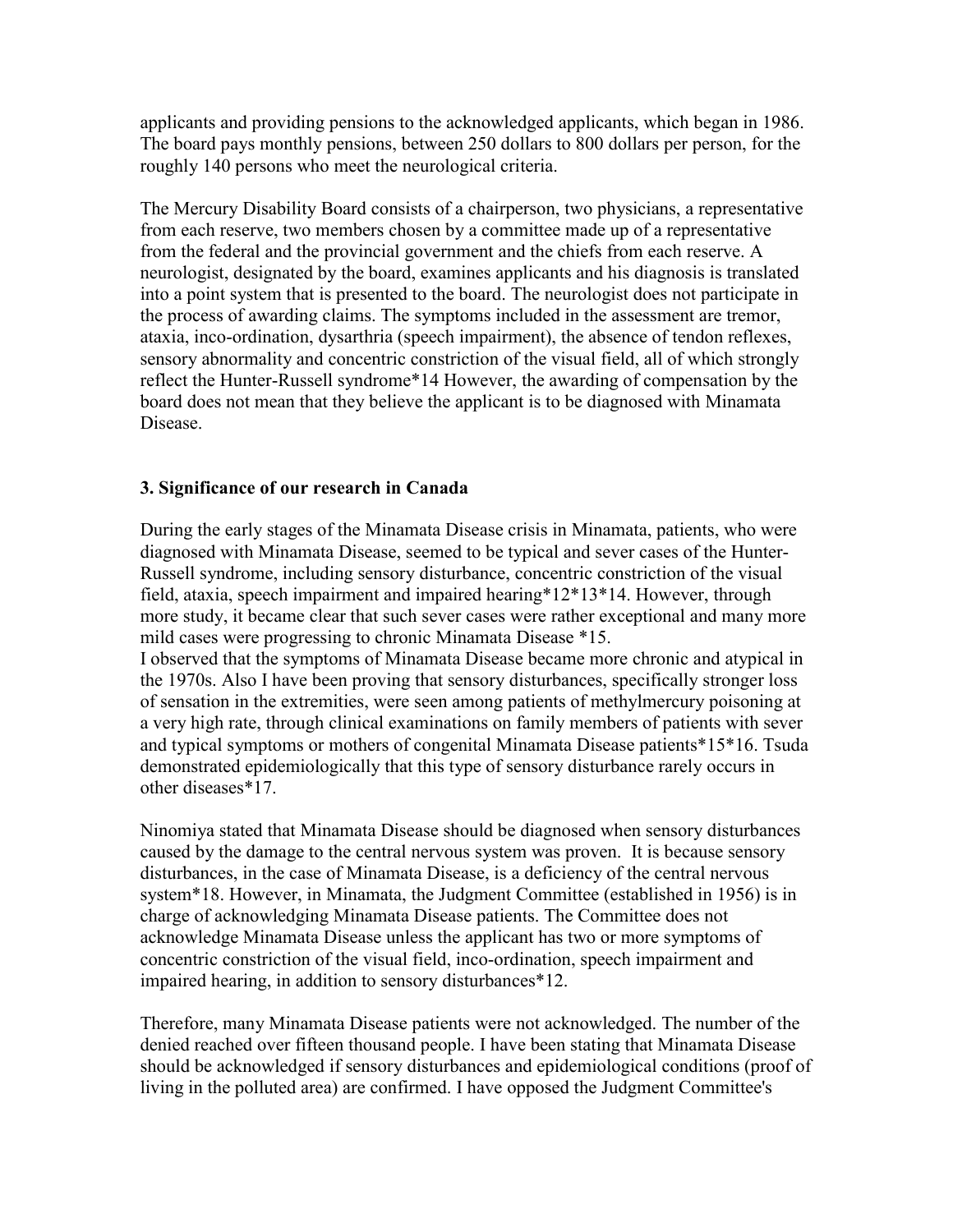decisions since the second Minamata Disease lawsuit in January 1973\*16. In court, arguments over the symptoms of the disease such as "What is the minimum effect of methylmercury?" or "What is Minamata Disease?" continued\*15\*16\*17. The Supreme Court of Japan reached their final conclusion on this matter on the 15th of October 2004. The Court defined Minamata Disease with broader criteria than the Committee's criteria. A long medical dispute ended with the judgment of the Judiciary\*19.

In order to understand what are the minimum effects of Minamata Disease, examining residents living in the area where contamination is continuing, is necessary. That is why I have been conducting examinations in mercury-contaminated areas in Canada, Brazil and China. I test mercury levels and conduct clinical examinations for each examinee, as well\*20. There are quite a few reports with the only mercury data collected being hair samples from the residents who live in the contaminated area. On the other hand, surprisingly, there are only a few reports about the state of the resident's health. There is hardly a report with data of both hair mercury levels and clinical examinations, together, on each examinee, even in Canada.

Clarifying how the mercury levels change after a long time, in hair samples and the clinical symptoms from 1975, is very meaningful in order to understand mercury's effect on human health and the safety issue of long-term low exposure of methylmercury. At the same time, it is a crucial contribution to conclude the long-term dispute over the definition of Minamata Disease in Japan. Long-term follow-up research like this case in Canada is significant and rarely see in the world.

I organized a research team consisting of researchers from Kumamoto Gakuen University and physicians. We conducted examinations in September in 2002 and September in 2004, 27 years after the first research in 1975.

#### **4. Research method**

The areas of research were two reserves, Grassy Narrows First Nation and Wabaseemoong (Whitedog) Independent Nations, the same two communities where we conducted research in 1975. The registered population is 1214 people in Grassy Narrows and 1649 people in Whitedog.

#### Research #1 in 2002

We stayed in Grassy Narrows from August 31 to September 3 2002 and conducted clinical examinations the same way as the Minamata Disease examinations are done in Japan. At the same time, we collected hair samples. Though it is clear that the mercury contents in hair acquired through the food web is more than 90% methylmercury, the total amount of mercury was reflected in the numbers\*21. We examined applicants with the co-operation provided by the residents.

Research #2 in 2004 We stayed in Grassy Narrows from August 27 to 30 and in Whitedog from August 31 to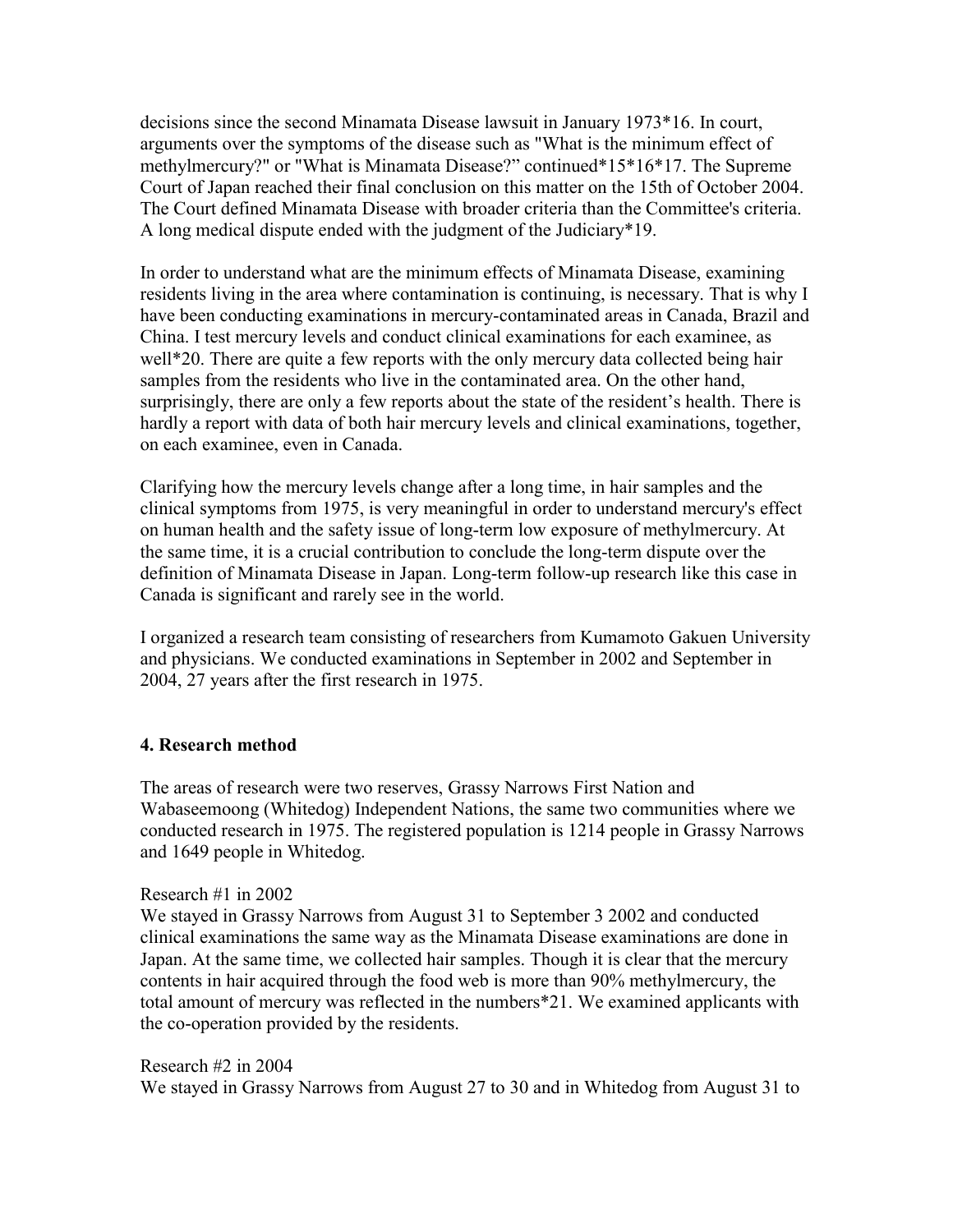September 2, 2004. We conducted clinical examinations and collected hair samples in the same way as our visit in 2002. This time, we did tests on sensation of a third dimension, delicate fingertip movement and sociological research.

The total number of people tested during the 2002 research trip was 57 residents from Grassy Narrows.

The total number of people tested in 2004 was 87 residents from Grassy Narrows and 69 residents from Whitedog: 156 people in total. 26 residents from Grassy Narrows overlapped between Research #1 and #2 making the actual total number 187 people, as the 31 individuals that did not overlap from 2002 are added to the final total for the study.

There were 108 male examinees and 79 female examinees, aged from 1 to 90 years old. There were 12 examinees aged from 1 to 10 years old, 12 examinees from 11 to 20 years old, 12 examinees from 21 to 30 years old, 35 examinees from 31 to 40 years old, 27 examinees from 41 to 50 years old, 40 examinees from 51 to 60 years old, 30 examinees from 61 to 70 years old, 13 examinees from 71 to 80 years old, 6 examinees from 81 and over. The oldest was 90 years old. Some applicants did not remember their birthday clearly.

## **5. The results of the research**

#### (1) Subjective symptoms

19 examinees did not have any subjective symptoms. Most of them were young, 12 of them were under 10 years old and 3 of them were from 11 to 20 years old. 18 examinees above 10 years old have only one subjective symptom. All the rest above 10 years old had more than one subjective symptom. The most frequently claimed subjective symptom was numbness (126 cases). This is 72.0% of the 175 examinees, excluding those under 10 years old. The next frequently claimed subjective symptoms were pain in the limbs, joints and back (107 cases, 61.1%), impaired vision or deteriorated sight (70 cases, 40.0%), impaired hearing (66 cases, 37.7%), cramps in the limbs (59 cases, 33.7%), dizziness (47 cases, 26.8%), tendency to fall, imbalance (39 cases, 22.2%), forgetfulness (39 cases, 22.2%), impaired finger movement, difficulty grasping, dropping things (27 cases, 15.4%), tremor (21 cases, 12.0%), dysarthria (speech impairment), (18 cases, 10.2%). These symptoms are commonly found among Minamata Disease patients.

#### (2) Neurological symptoms

Sensory disturbances were the most noticeable symptom and appear in different parts of the body. There were 114 cases (65.1%) with the stronger loss of sensation in the extremities (glove and stocking type), 35 cases (20%) around the mouth (perioral), 32 cases (18.2%) of sensory disturbances throughout the entire body, 10 cases (5.7%)with sensory disturbances on one side of the body or irregular sensory disturbances. There were 36 cases (20.5%) with difficulties balancing and walking (walking a straight line, standing on one leg), 47 cases (26.8%) of impaired hearing, 37 cases (21.1%) of tremor, 44 cases  $(25.1\%)$  of ataxia, 12 cases  $(6.8\%)$  of speech impairment, 17 cases  $(9.7\%)$  of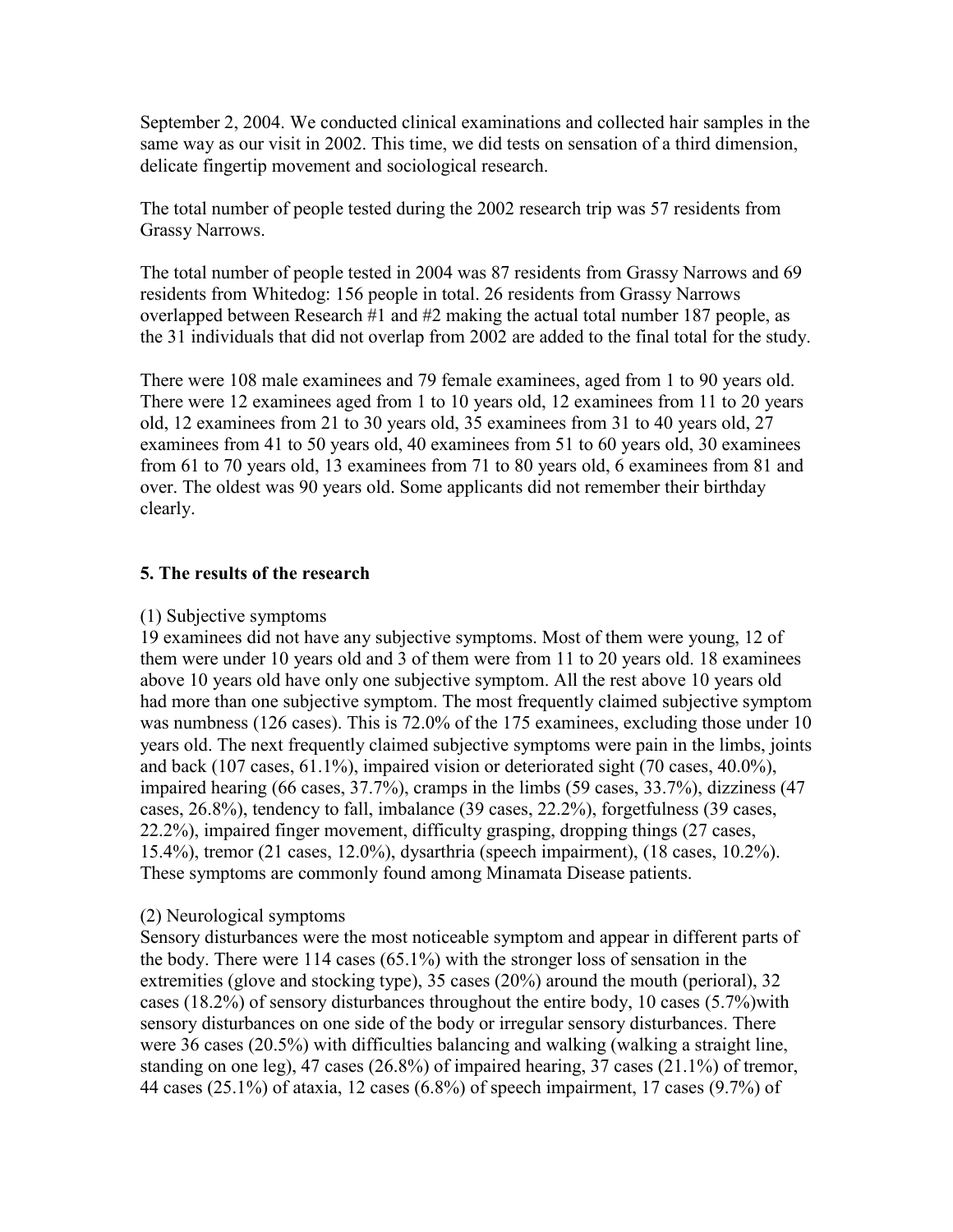disturbed ocular movement (Saccadic movement), 19 cases (10.8%) of concentric constriction of the visual field (tunnel vision), 9 cases (5.1%) with mental deficiency, 14 cases (8.0%) of mental retardation (including dementia), 6 cases (3.4%) of convulsion, 5 cases (2.8%) of fainting, 3 cases (1.7%) of muscular dystrophy.

## (3) Complications

There were 49 cases (28.0%) of high blood pressure, 42 cases (24.0%) of diabetes, 19 cases (10.8%) of heart disease, 13 cases (7.4%) of stroke, 7 cases (4%) of thyroid problems, 5 cases (2.8%) of Kennedy-Alter-Sung Syndrome (genetic diagnosis). In addition to those, dystrophy, an impaired spinal column in the cervical vertebrae, wounds such as broken bones, cancer, tuberculosis, sniffing, liver disease, kidney disease, Buerger's disease and sarcoidosis were seen. In particular, many residents (24.0%) contracted diabetes; sever cases being 1 case of gangrene and 2 cases of loss of sight.

## (4) Diagnosis

We diagnosed Minamata Disease if an examinee showed more than one symptom, such as sensory disturbances (specifically the loss of sensation in the extremities), ataxia, disturbed ocular movement, imbalance, concentric construction of the visual field (tunnel vision) and speech impairment. In cases where examinees were showing only sensory disturbances, we acknowledged Minamata Disease as long as there was no other disease causing the symptom. If an examinee had another disease and still showed symptoms of Minamata Disease that were not explained by that other disease, we defined the case as Minamata Disease with complications. If we saw some Minamata Disease symptoms but could not confirm due to complications or their mental state, or symptoms were inconsistent, we categorized it as possible Minamata Disease. If symptoms, caused by another disease, were seen and no symptoms caused by methylmercury poisoning were observed, we either categorized it as another disease or normal.

There were 60 cases of Minamata Disease (34.2% of total examinees, excluding people 10 years old and younger), 54 cases (30.8%) of Minamata disease with complications and 25 cases (14.2%) of possible Minamata Disease for a total of 139 cases (79.4%). The rest were other diseases or normal.

It is very high rate of neurological symptoms for a sample of a population, even though examinees came because of other health issues. It is as high as contaminated areas in Minamata. We cannot help but recognize the effects of methylmercury from the symptoms we have seen. Considering current low mercury levels from hair samples, long-term low exposure in the past must have caused the symptoms. In addition, the symptoms (the level of difficulty added to conducting their daily lives) became worse.

## (5) Symptoms of toddlers and children

There were 7 cases of cerebral palsy, 7 cases of intellectual developmental delay. The effects of methylmercury during pregnancy might be considered, but there is no evidence in any control studies to prove as such so far.

(6) Acknowledgment by the Mercury Disability Board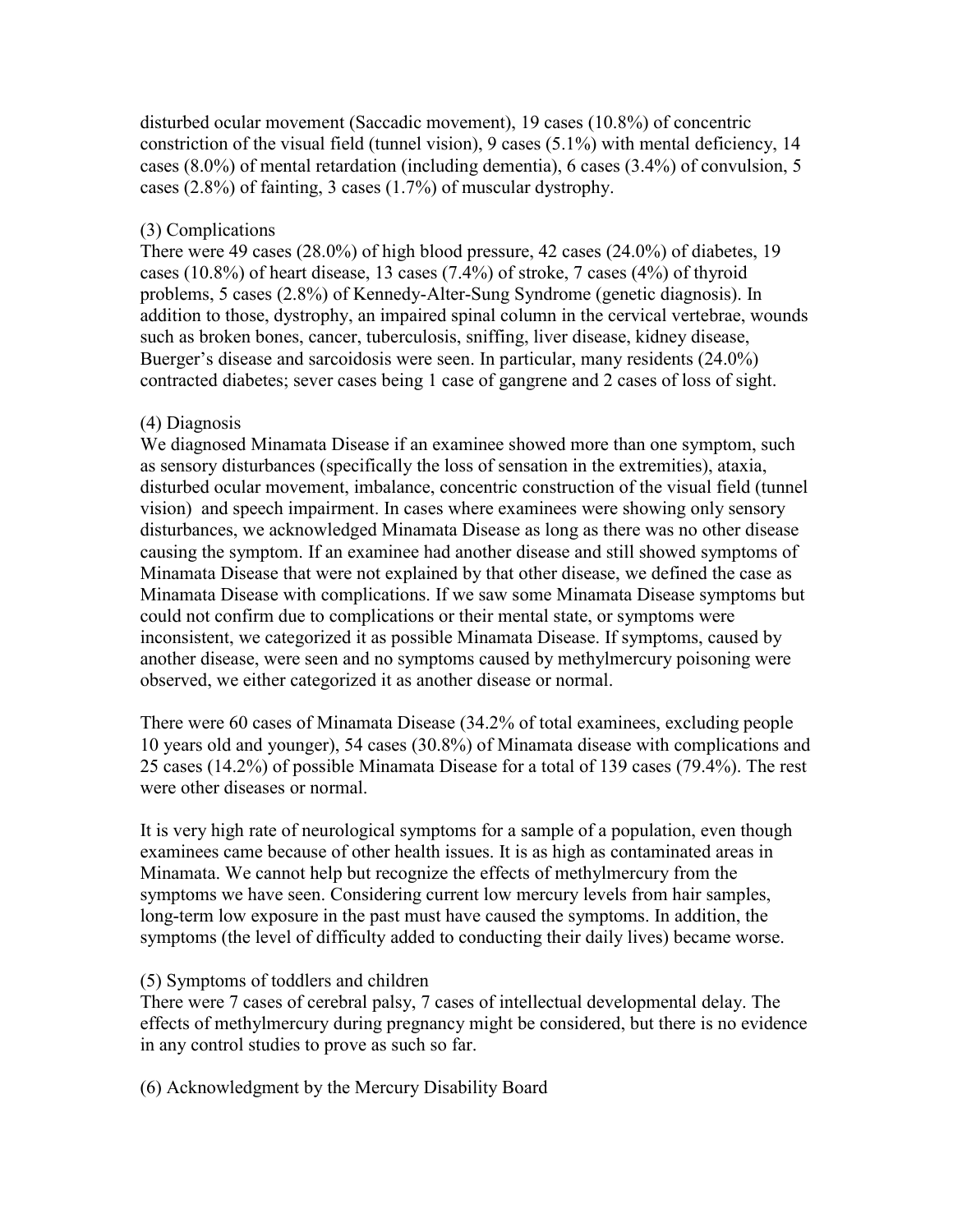Of the people examined, 54 out of 187 examinees were acknowledged. 77 were rejected, 7 were suspended and 47 had not applied.

#### (7) Comparison of diagnoses

Comparing the decisions by the Mercury Disability Board with our diagnosis, among the 60 examinees we diagnosed to have Minamata Disease, 21 examinees were acknowledged and 39 were not acknowledged by the MDB. Among the 54 people we diagnosed as Minamata disease with complications, 27 were acknowledged and 27 were not by the MDB. In total, the Mercury Disability Board acknowledged 38.1% of the people we diagnosed with Minamata Disease, Minamata Disease with complications and possible Minamata Disease.

Among the 75 examinees that were not acknowledged by the MDB, 28 examinees were diagnosed to have Minamata disease, 21 were diagnosed to have Minamata disease with complications and 11 were diagnosed to have possible Minamata disease, a total of 60 examinees (80.0%). Most of them had mild Minamata disease with sensory disturbances or sensory disturbances and impaired hearing, or mental symptoms.

Of seven cerebral palsy patients 2 children (10 years old and 13 years old) were acknowledged. 2 more children whom we diagnosed with other diseases were acknowledged as well.

The average age of people acknowledged was 61.1 years old. This is because the peek of contamination was in 1970s and also the effect of the symptoms as one ages. The youngest of the acknowledged was 18 years old, excepting examinees with possible congenital Minamata disease. The examinee had the highest mercury level in Canada when he was 3 years old. He had sensory disturbances (the loss of sensation in the extremities), tremor and imbalance.

The average age of the people who were not acknowledged was 42.8 years old. There seemed to be more younger Minamata Disease patients and mild cases in the communities and the surrounding area.

We noticed that examinees with Minamata Disease with complications were acknowledged by the MBD at a higher rate.

#### (8) Analysis of mercury levels in hair samples

128 people provided hair samples. The lowest was 0.06 ppm and the highest was 25 ppm, the average was 2.32 ppm. Currently, mercury pollution is decreasing in this area, however some people still indicate high mercury levels.

#### (9) Comparison with the examinations in 1975

19 examinees (43.18 %) out of 44 residents of Grassy Narrows, whom we examined in 1975, are deceased. The number of the deceased in Whitedog was unknown. It is significant that we were able to re-examine 27 of the same people that we examined in 1975.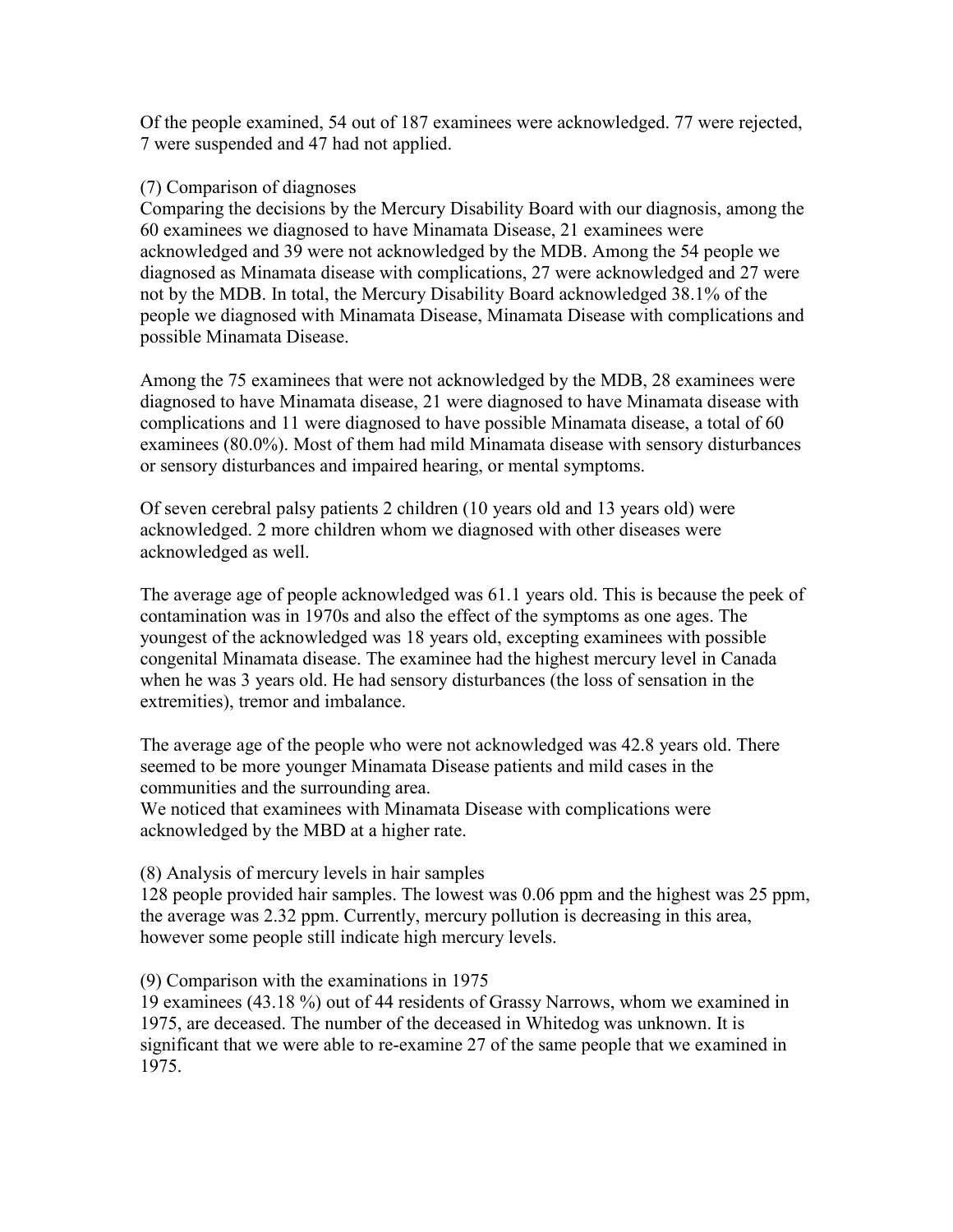The age of the 27 residents range from 49 to 90 years old, the average being 66.2 years old; naturally, many of them were elderly. The residents who indicated mercury levels higher than the safety guideline of 50 ppm in 1975 were not among the examinees this time. They are deceased. The highest mercury level at this time was 44.2 ppm and most of them indicated between 10 to 30 ppm. Comparing the symptoms of the 27 residents between 1975 and 2002-04, 2 cases of sensory disturbances (the loss of sensation in extremities and around the mouth) and 6 cases of only sensory disturbances (the loss of sensation in extremities) in 1975 increased to 6 cases and 13 cases respectively in 2002- 04. Seven of them also indicated the loss of sensation in whole body (2 cases duplicated with the loss of sensation in extremities). Three of them did not have sensory disturbances. Those with ataxia increased from 2 to 16 cases, concentric constriction of the visual field increased from 3 to 4 cases, speech impairment increased from 3 to 8 cases, imbalance increased from 2 to 7 cases, tremor increased from 5 to 10 cases, walking difficulties increased from 0 to 6 cases and stroke (cerebral infraction) increased from 0 to 4 cases. There were 7 diabetic patients. Although, we acknowledged the effects of aging and complications, we also found that the symptoms of Minamata Disease had progressed. Therefore, the change cannot be explained by only aging and complications. According to our diagnosis, 13 residents had Minamata Disease, 11 residents had Minamata Disease with complications for a total was 24 residents (88.8%). The MDB acknowledged 21 applicants (77.7%) out of 27 residents and provides them with a pension. This means that the occurrence of Minamata Disease is acknowledged in a practical sense even though they do not recognize it officially. Those cases indicate that even being exposed under the safety guideline, if prolonged, it could cause Minamata Disease (chronic type).

(10) Case studies

#1

53 year old, male, commercial fisherman and hunter.

There were no subjective and neurological symptoms in August 1975. Mercury levels from his hair sample ranged between 2.0 ppm and 23.4 ppm. It was 3.0 ppm in August 2002. He had sensory disturbance (extremities) and imbalance in August 2002. He was acknowledged and receives a monthly pension from the MDB of 300 dollars. We examined him in August 2004 and found sensory disturbances (extremities and around the mouth), imbalance, disturbed ocular movement, tremor, impaired hearing, high blood pressure & diabetes. The diagnosis was Minamata Disease.

#2

68 year old, male, former fishing guide.

He already had sensory disturbances (extremities and around the mouth) and tremor in August 1975, however, he was not aware of these symptoms. His mercury levels ranged between 7.5 ppm and 35.3 ppm in 1975. He had severe sensory disturbances (the loss of sensation in the whole body), disturbed ocular movement, ataxia, tremor and impaired hearing in August 2002. By 2002, the mercury level in his hair was 2.1 ppm. In August 2004, it was mostly the same but the symptoms became more typical. He was acknowledged and receives a monthly pension from the MDB of 450 dollars.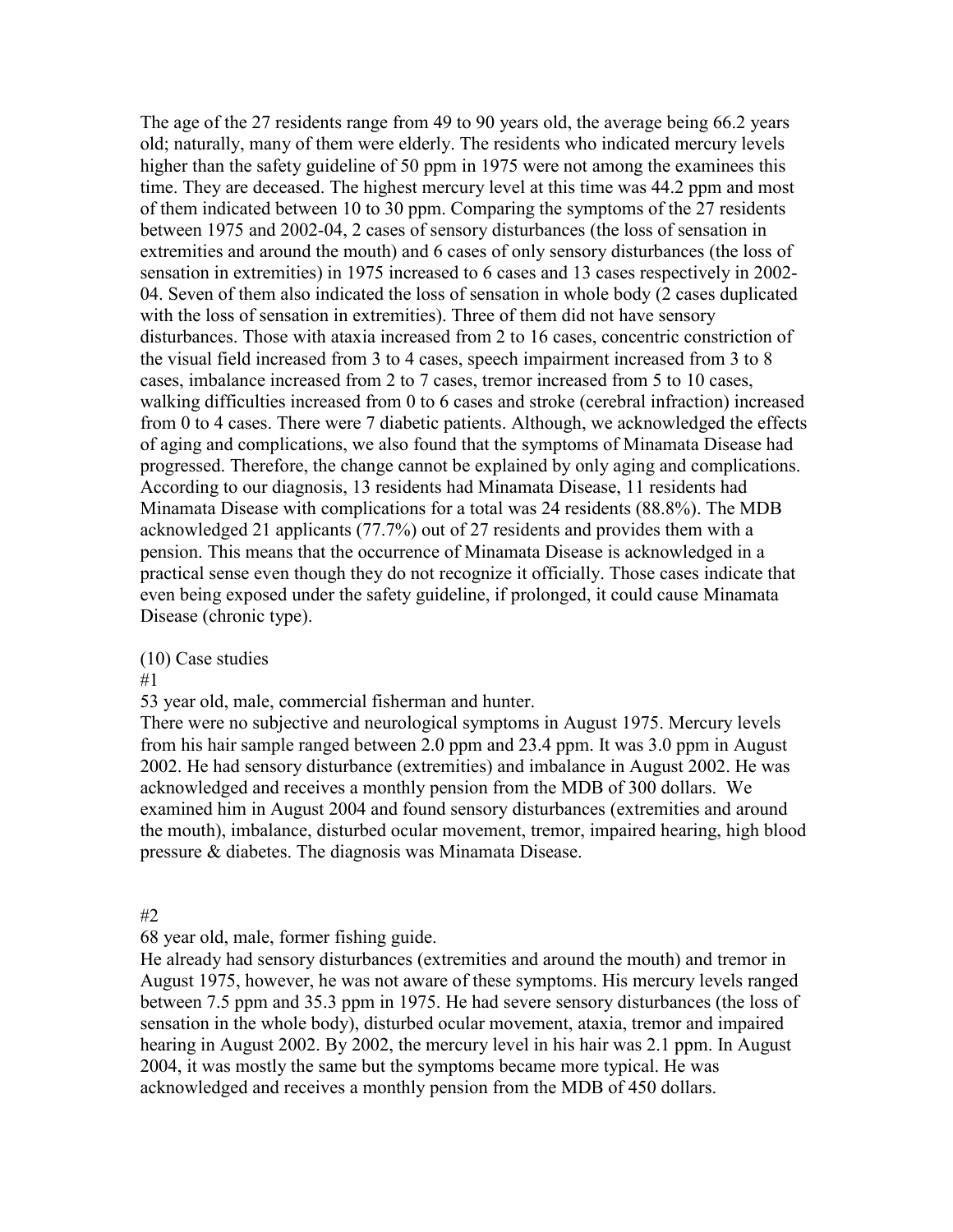#### #3

90 year old, male, former fishing guide.

He claimed numbness and pain in the limbs in August 1975. We found sensory disturbance (extremities.) His mercury levels ranged between 30.8 ppm and 44.2 ppm in 1975. In 2002, he had Parkinson's Disease symptoms, loss of sight, impaired hearing, difficulty walking, mild dementia, sensory disturbances (severe loss of sensation in the extremities and around the mouth) and numbness on one side of his body due to cerebral infarction. Our diagnosis was Minamata Disease with complications, cerebral infarction and aging. The MDB acknowledged him ten years ago and provided a monthly pension of 600 dollars. He passed away in 2003. He contracted Minamata Disease before the cerebral infarction.

## #4

49 years old, male, hunter.

In 1975, he had mild tremor but no subjective symptoms. His mercury levels ranged between 2.5 ppm and 8.1 ppm in1975. In 2004, we found sensory disturbance (extremities) and disturbed ocular movement. Our diagnosis was a mild case of Minamata Disease. The Board rejected him. Young applicants with milder symptoms were not acknowledged.

## **6. Conclusions**

High-density mercury contamination had occurred in areas where methylmercury was discharged by acetaldehyde production facilities or where agricultural chemicals that contained an organic mercury fungicide were massively sprayed. Now the situation is changing into lower density contamination over broader areas. Sources of contamination are mostly inorganic mercury discharged into the natural environment, which methylate into methylmercury, as in the case of caustic soda plants or gold mines. In the late 1980s, mercury contamination was found in several areas in the world, like the Amazon, where analysis was conducted on the air, earth, organism, fish, shellfish and hair sample of local residents. However, very few clinical reports were done on the health of local residents in the contaminated area. Even after the high mercury levels of the residents were reported, it was not clear what kind of symptoms the residents had. For example, residents living along the Amazon River indicated mercury levels that are high enough to contract Minamata Disease, but there are few reports about clinical examinations of the residents. \*21\*22\*23

Our research method examined life conditions, medical history, family history, subjective symptoms, mental symptoms and complications as well as collecting hair samples. The same doctors conducted both studies, in 1975 and the follow-up studies. There is no such precedent. Therefore, our research from 1975 and the follow-up studies in 2002 and 2004 are significant contributions in considering mercury contamination and the health of the residents in these two communities.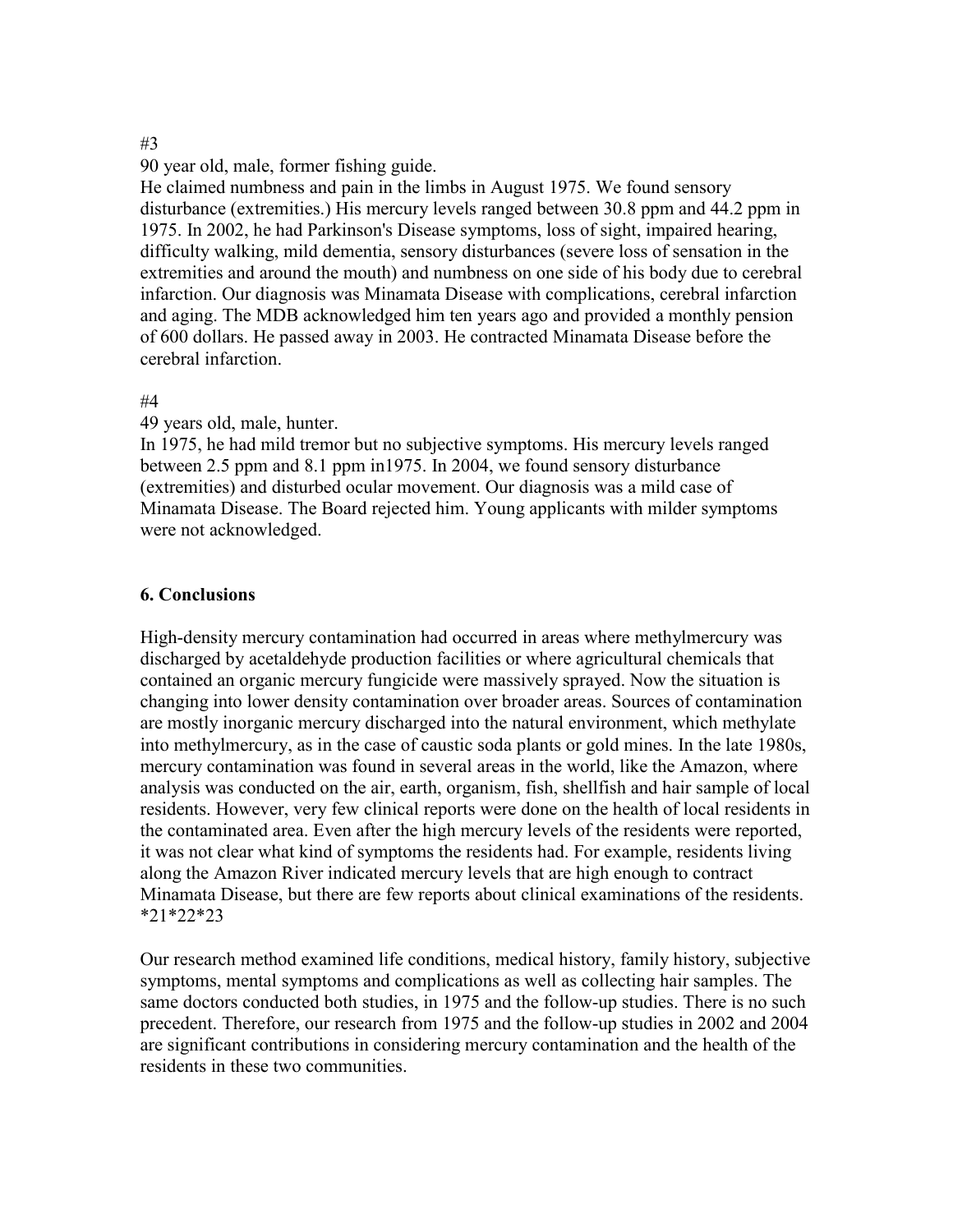As a result, we confirmed a very high rate of occurrence of the symptoms of Minamata Disease such as sensory disturbance (loss of sensation in the extremities), ataxia and concentric constriction of the visual field. Considering the background of mercury contamination for decades, we cannot help but diagnose Minamata Disease. The residents, who had mild symptoms or almost no symptoms in 1975, and whom we could not, with confidence, diagnose with Minamata Disease because of the symptoms seemed too mild, showed almost typical symptoms by the second visit 27 years later. Although it was mild, Minamata Disease, had occurred in Grassy Narrows and Whitedog in 1975, as we pointed out at that time.

Sensory disturbance (extremities), which was found at a very high rate among the residents in 1975 and during the follow-up studies, were also found at a high rate in Minamata, Niigata and amongst the people of the Amazon.\*10\*15\*22 We would say this type of sensory disturbances is very characteristic of methylmercury poisoning (Minamata Disease).\*15\*16\*17\*23

Considering the current low levels of mercury in the Indigenous residents of Grassy Narrows and Whitedog, no new cases of Minamata Disease are expected. The Canadian government has declared the safety of eating fish from contaminated river systems and denied the possibility of Minamata Disease occurrence. (+After the Ontario government issued the warnings against taking fish for food in 1970, the government started publishing the "Guide to Eating Ontario Sport Fish" in 1977, which is based on the national safety guideline for mercury and other toxins. The latest version is 2007-8 edition ) (+Health Canada concluded, in 1979 and again in 1999, that "While it can be stated categorically that severe methylmercury poisoning, "Minamata Disease" has not been found in Canada, milder forms of mercury poisoning, although difficult to prove conclusively, possibly have occurred. However, with the lower levels currently being found, even mild forms are unlikely to occur in adults at the present time.") Surely, as mercury levels in the fish are low, there is no possibility of new cases of Minamata Disease. However, our research implies that there are many patients still suffering that have not been acknowledged yet. It is a very familiar response by the state , as witnessed in Minamata over the course of 50 years.\*16

In 1975, most of the residents indicated mercury levels lower than the safety guideline of 50 ppm, except a few. We diagnosed many of them to have Minamata Disease after the follow-up studies, even though their mercury levels have been decreasing since 1975 and they were not subjected to a further heavy dose of mercury contamination. We concluded from these cases that it is possible to contract Minamata Disease (chronic type) even under the safety guideline if they keep eating contaminated fish for a long period of time. Currently, it is being reported that fetuses could be affected by mercury even though the mother's mercury level is lower than the safety guideline.\*24\*25 Our research implies that it is not only pregnant women and fetuses that are at risk.

The possibility of congenital Minamata Disease occurrence is very high in these two communities. We examined 7 cases of cerebral palsy and 7 cases of mental deficiency. Two of them were acknowledged by the MDB. We could not reach a conclusion quickly